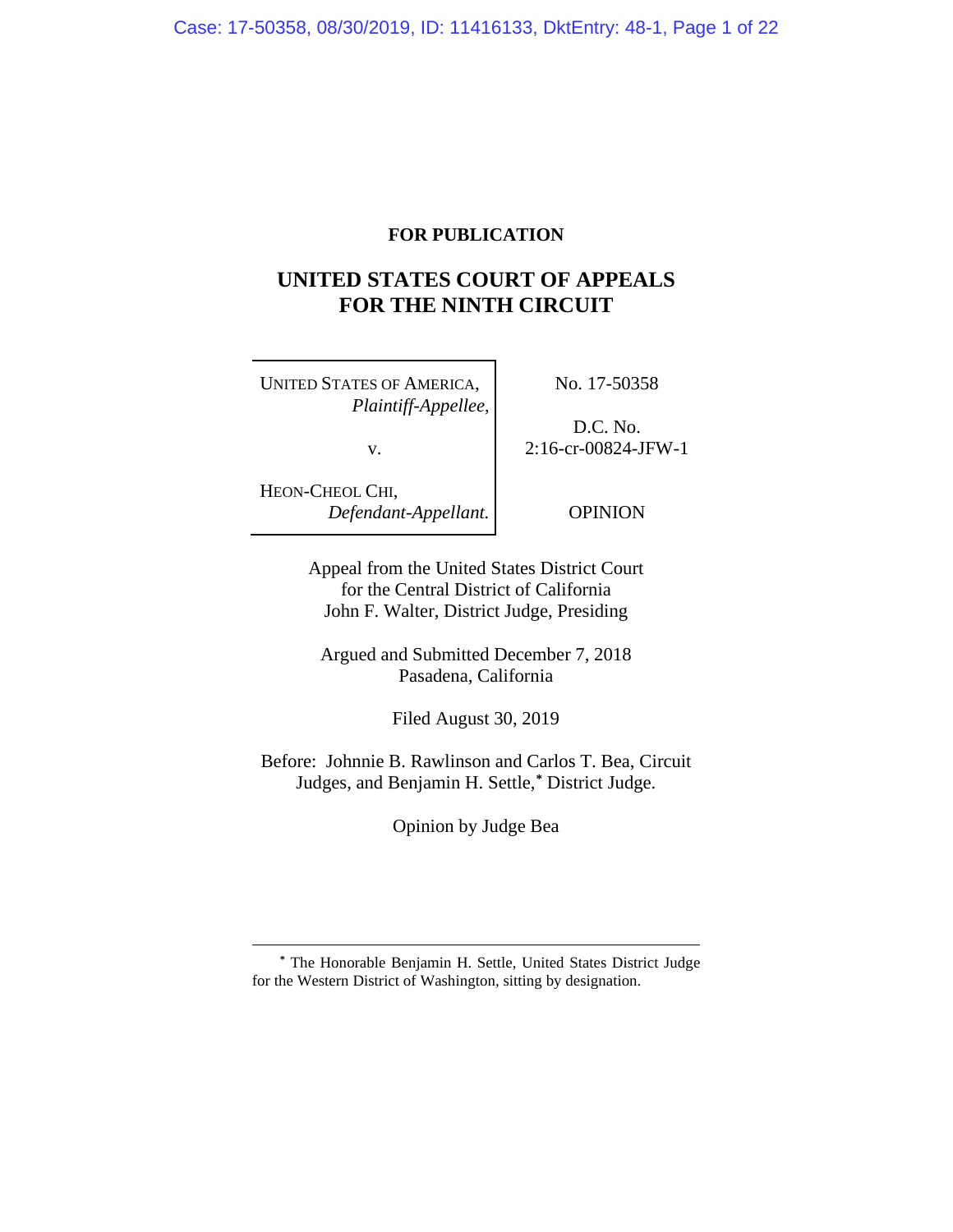## **SUMMARY[\\*\\*](#page-1-0)**

## **Criminal Law**

The panel affirmed a conviction under 18 U.S.C. § 1957 for engaging in a monetary transaction of over \$10,000 derived from a "specified unlawful activity," in a case in which the defendant, a citizen of South Korea who was employed as a principal researcher and director at a government-funded geological research institute in South Korea, solicited and received payments from two seismometer manufacturers in exchange for ensuring that the research institute purchased their products, and gave the companies inside information about their competitors.

The "specified unlawful activity" articulated in the indictment was, as defined in 18 U.S.C.  $\S$  1956(c)(7)(B), "an offense against a foreign nation involving . . . bribery of a public official;" and the offense against a foreign nation involving "bribery of a public official" was Article 129 of the South Korean Criminal Code.

The panel held that "bribery of a public official" in § 1956 is defined by that phrase's "ordinary, contemporary, common meaning," and is not constrained by the federal bribery statute, 18 U.S.C. § 201, a statute to which § 1956 makes no reference. The panel held that because the crime described in Article 129 fits comfortably within the ordinary meaning of "bribery of a public official" as used in § 1956,

<span id="page-1-0"></span>**<sup>\*\*</sup>** This summary constitutes no part of the opinion of the court. It has been prepared by court staff for the convenience of the reader.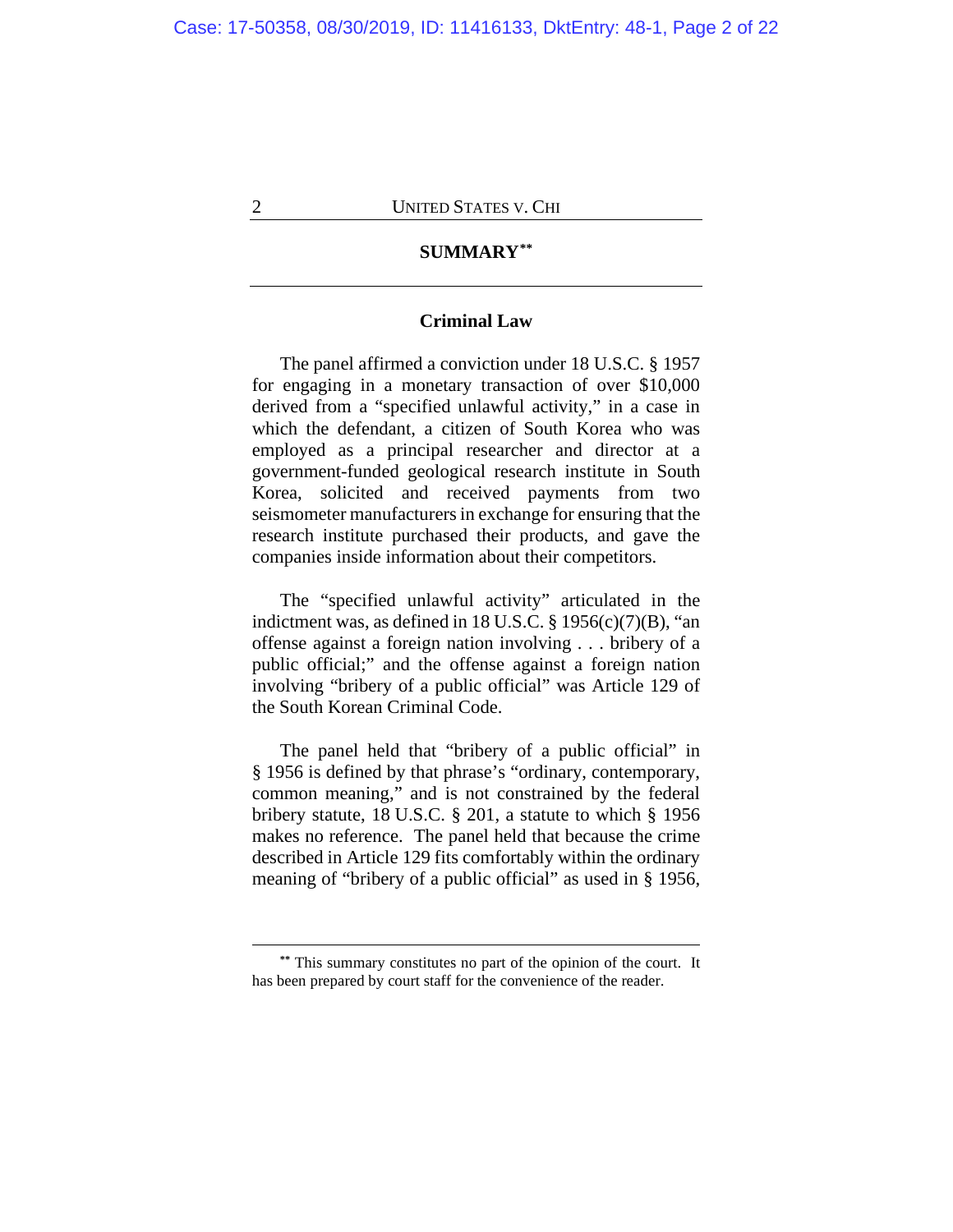the indictment was sufficient and there was no instructional error.

## **COUNSEL**

Benjamin L. Coleman (argued), Coleman & Balogh LLP, San Diego, California, for Defendant-Appellant.

John-Alex Romano (argued), David M. Fuhr, and Anna G. Kaminska, Trial Attorneys; John P. Cronan, Acting Assistant Attorney General; Poonam G. Kumar, Assistant United States Attorney; Nicola T. Hanna, United States Attorney; United States Department of Justice, Criminal Division, Washington, D.C.; for Plaintiff-Appellee.

#### **OPINION**

BEA, Circuit Judge:

Dr. Heon-Cheol Chi, a citizen of South Korea, was employed as a principal researcher and director at the Korea Institute of Geoscience and Mineral Resources (KIGAM), a government-funded geological research institute in South Korea. Over nearly fifteen years, Chi solicited and received payments from two seismometer manufacturers. In exchange, he ensured that KIGAM purchased their products, and he gave the companies inside information about their competitors. He asked the companies to route his payments—which totaled over a million dollars—to a bank account in the United States. An FBI investigation ensued, and Chi was arrested on December 12, 2016.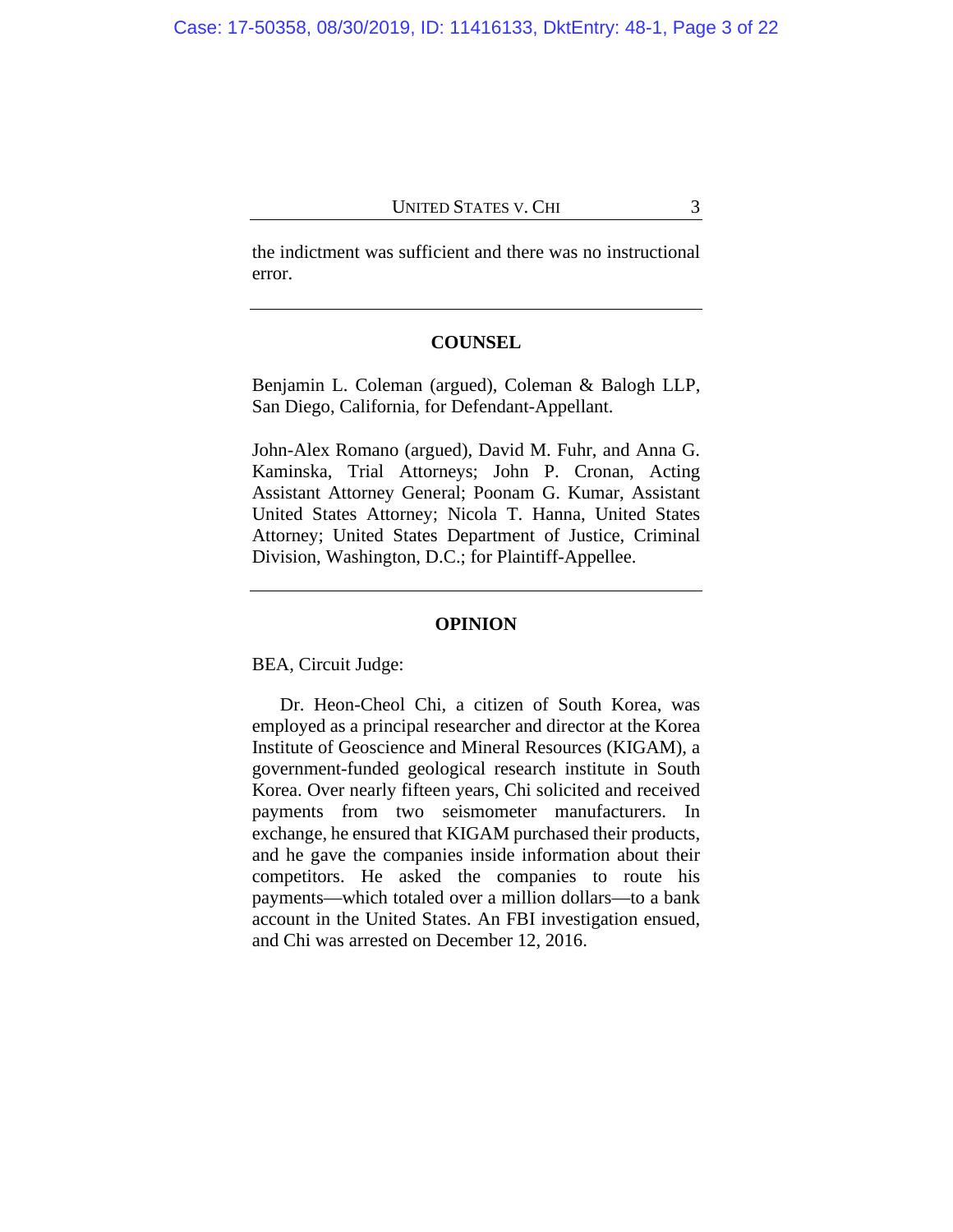Chi was indicted for six counts of violating 18 U.S.C. § 1957, which criminalizes engaging in monetary transactions of over \$10,000 derived from certain "offense[s] against a foreign nation," including crimes involving "bribery of a public official." 18 U.S.C. § 1956. The "offense against a foreign nation" here was a violation of Article 129 of the South Korean Criminal Code. The district court concluded that Article 129 could properly be classified as describing an offense involving "bribery of a public official," and the jury was instructed on the elements of that offense. Chi was convicted on one count, Count 6.**[1](#page-3-0)**

On appeal, Chi argues that the district court misinterpreted the term "bribery of a public official" as used in § 1956. According to Chi, "bribery of a public official" is a reference to the federal bribery statute, 18 U.S.C. § 201, and the district court erred by failing to ensure that the crime described in Article 129 fell within the elements of the crime described in said § 201. We disagree. We hold that "bribery of a public official" in § 1956 is defined by that phrase's "ordinary, contemporary, common meaning," *Perrin v. United States*, 444 U.S. 37, 42 (1979), and is not constrained by 18 U.S.C. § 201, a statute to which § 1956 makes no reference. Furthermore, because we find the crime described in Article 129 of the South Korean Criminal Code fits comfortably within the ordinary meaning of "bribery of a public official" as used in § 1956, we find the indictment was sufficient and that there was no instructional error. Accordingly, we affirm the judgment of the district court.

<span id="page-3-0"></span>**<sup>1</sup>** Count 6 was based on the November 22, 2016, deposit into Chi's Merrill Lynch account of a \$56,000 check from his Bank of America account.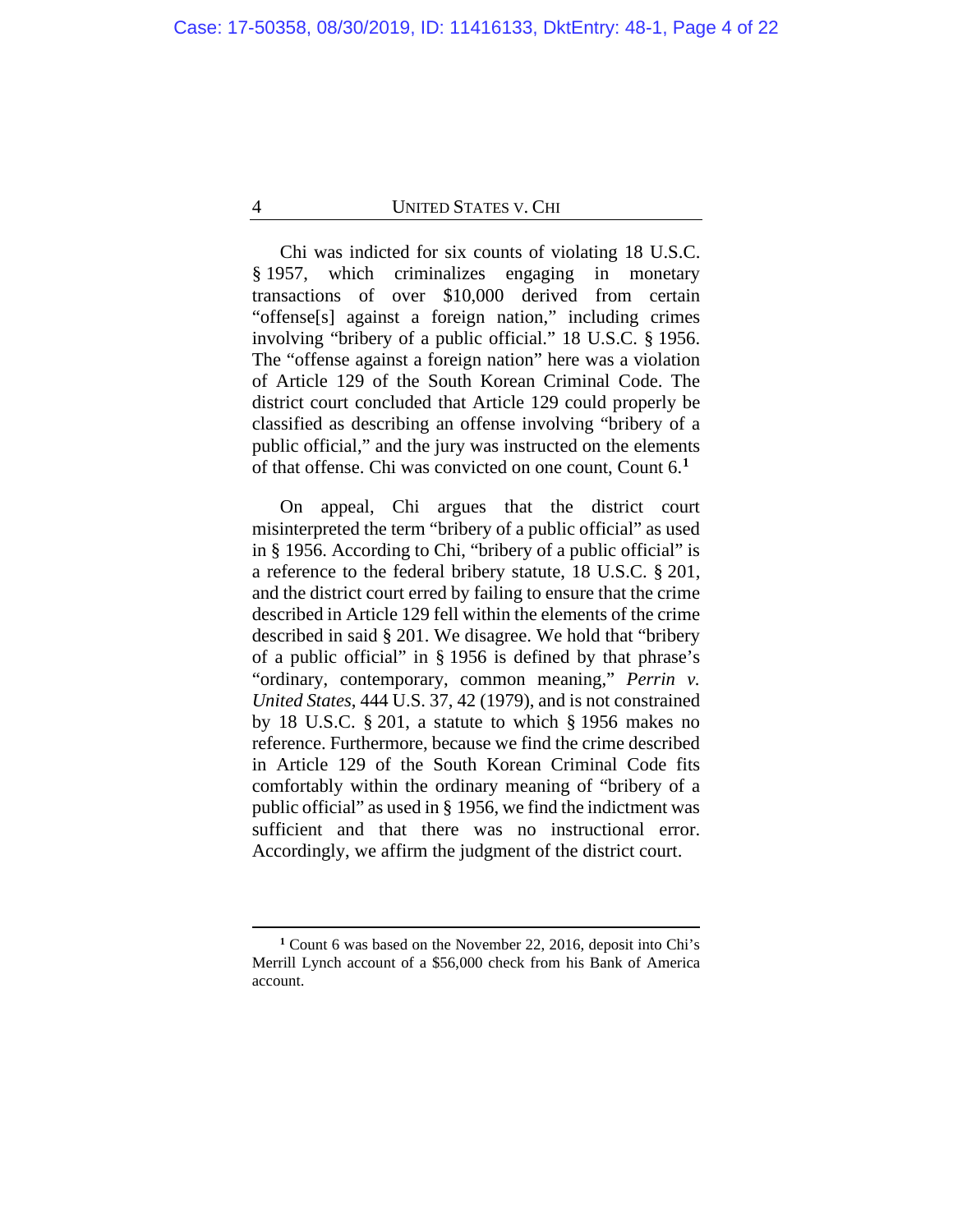#### **BACKGROUND**

KIGAM is a government-funded geological research institute in South Korea. KIGAM's Earthquake Research Center operates a nationwide acoustic network to monitor seismic activity and artificial blasts. In addition, it serves as South Korea's data center for the United Nations Comprehensive Test Ban Treaty Organization (CTBTO), which monitors nuclear weapons tests around the world.

Chi was a seismologist at KIGAM. He worked as a principal researcher and was the director of the Earthquake Research Center. Additionally, he served on a technical working group for the CTBTO, and he advised the President of South Korea on nuclear weapons testing as well. KIGAM purchases and distributes a large amount of geological equipment; over time, Chi became intimately involved in the procurement process.

KIGAM frequently purchased equipment from Guralp Systems, a seismometer manufacturer in England. On September 7, 2015, Guralp Systems' executive chairman, Christopher Potts, noticed that the company had paid Chi "several hundred thousand dollars" over the previous several years, which "seemed like a large amount of money." Upon further inspection, he discovered that Guralp Systems had paid Chi "nearly a million dollars from 2003 through to 2015" pursuant to a one-page, hand-written consulting agreement. But the letter didn't "look like a consulting agreement at all." Potts became apprehensive that the payments "could . . . be bribes."

After discussing the matter with his associates, Potts confronted Chi over lunch on September 15, 2015. He told Chi that he believed the arrangement to be inappropriate and illegal. Chi did not disagree, but promptly called "his boss or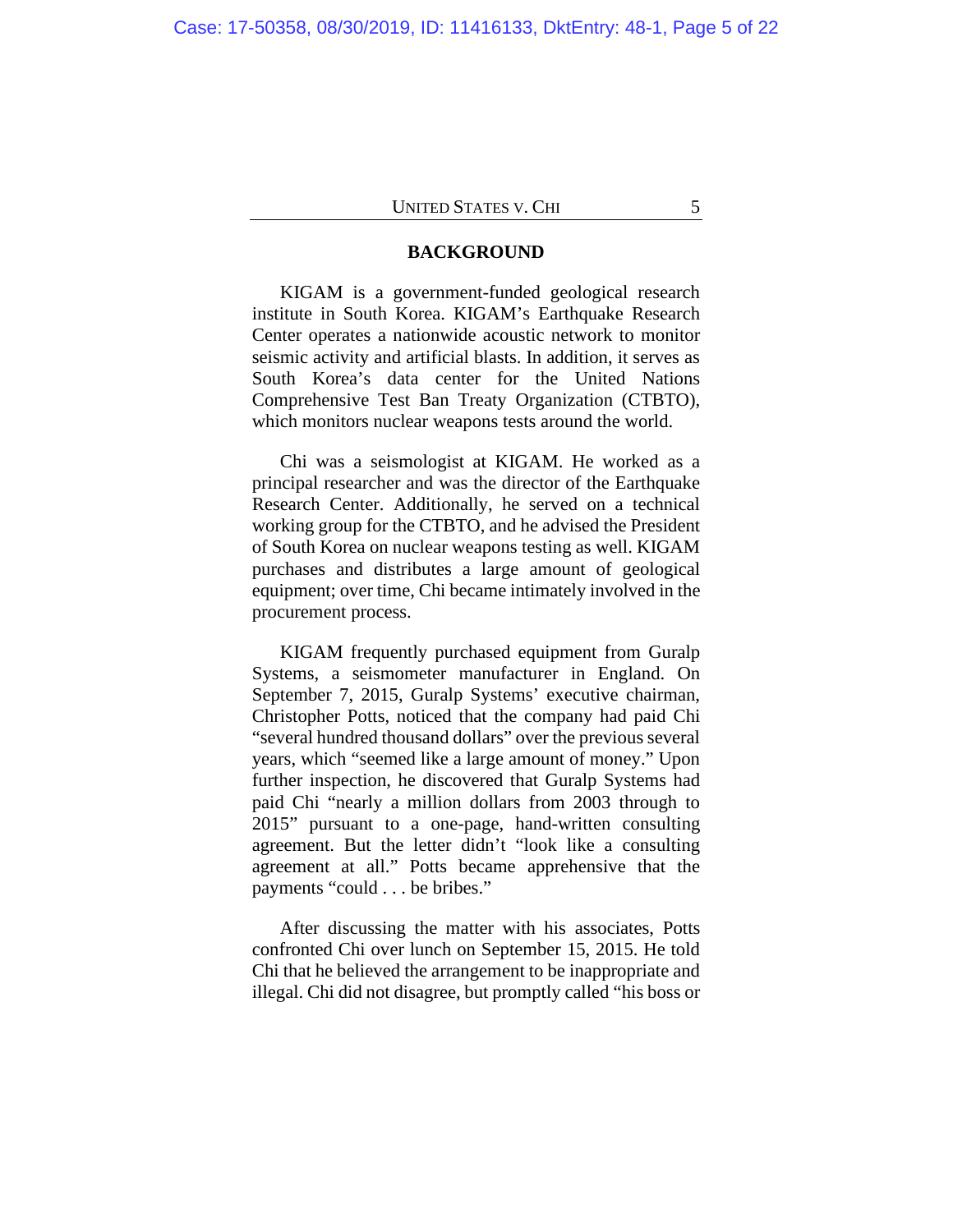his director," spoke briefly to him in Korean, and then reassured Potts that his superior "had agreed that it was okay to have an official agreement between [Guralp Systems] and KIGAM." Potts declined such an arrangement.

Over the next several months, Chi attempted a variety of pricing maneuvers to receive what he termed "advice fees" from Guralp Systems. Potts consistently rebuffed him. In December 2015, Potts confronted Chi again, this time at a geophysics conference in San Francisco. Chi admitted that he was a government official and that the previous arrangement was illegal, but after the conference concluded, he renewed his efforts to be paid. He emailed Potts asking for a "consulting agreement" that would pay \$300,000 over the next three years, and demanded payment for services rendered under the previous agreement.**[2](#page-5-0)** Potts never replied. Instead, he notified the United Kingdom Serious Fraud Office (SFO), which began an investigation. At some point, the FBI became involved as well.

The FBI investigation revealed the existence of another company: Kinemetrics, a seismometer manufacturer headquartered in Pasadena, California.**[3](#page-5-1)** Like Guralp Systems, Kinemetrics paid Chi money in exchange for recommending and purchasing their products. In addition, Chi provided Kinemetrics information about the company's competitors, sending them confidential presentations from other manufacturers. Chi was surprisingly candid in his

**<sup>2</sup>** As before, Chi admitted that he was "a government officer," and that the "previous [contract] was illegal," but claimed that he now had "permission from [his] president on the contracts."

<span id="page-5-1"></span><span id="page-5-0"></span>**<sup>3</sup>** Some of the agreements entered into by Chi were with Quanterra, a wholly-owned subsidiary of Kinemetrics. We refer to both entities as Kinemetrics.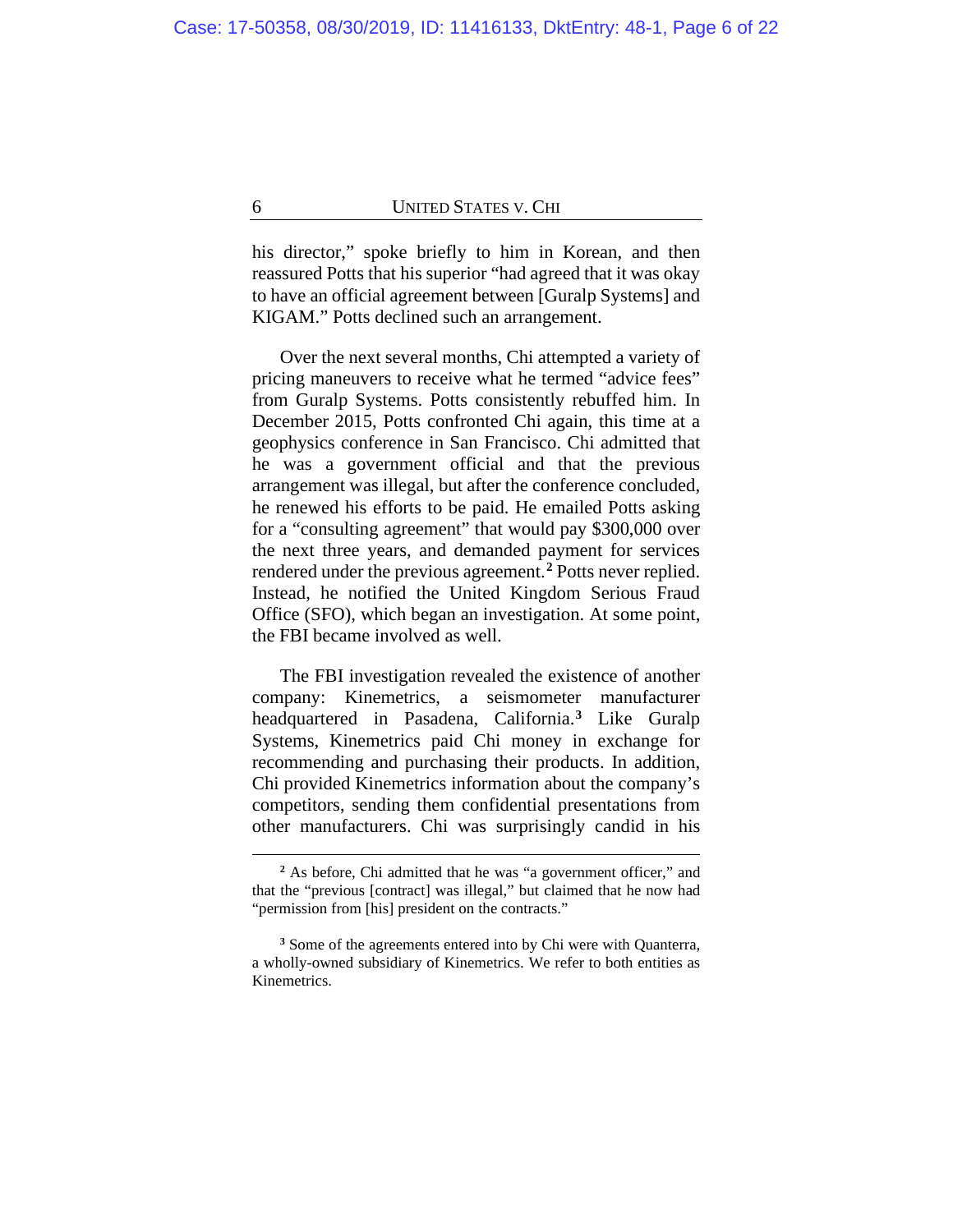communications with Kinemetrics, often admitting that his conduct was against the law.

The investigation also revealed a money trail. Because Chi had to report his "cash flow . . . to [the] government every year," he asked Kinemetrics and Guralp Systems to deposit his fees in a Bank of America account in Glendora, California. Between 2009 and 2016, the two companies wired \$1,044,690 to that account. Chi then transferred \$521,000 from the Bank of America account to a Merrill Lynch account in Fort Lee, New Jersey. From there, he transferred the money to his Citibank account in South Korea. None of the money was ever transferred to KIGAM.

On December 12, 2016, Chi flew to San Francisco for a seismology convention, where the FBI arrested him in the airport. A grand jury returned an indictment charging Chi with six counts of engaging in monetary transactions derived from a "specified unlawful activity," in violation of 18 U.S.C. § 1957. The "specified unlawful activity" articulated in the indictment was—as defined in 18 U.S.C. § 1956(c)(7)(B)—"an offense against a foreign nation involving . . . bribery of a public official." And the offense against a foreign nation involving "bribery of a public official" was Article 129 of the South Korean Criminal Code.**[4](#page-6-0)**

<span id="page-6-0"></span>**<sup>4</sup>** As translated in district court, Article 129 states, in relevant part:

A public official or an arbitrator who receives, demands or promises to accept a bribe in connection with his/her duties, shall be punished by imprisonment for not more than five years or suspension of qualifications for not more than ten years.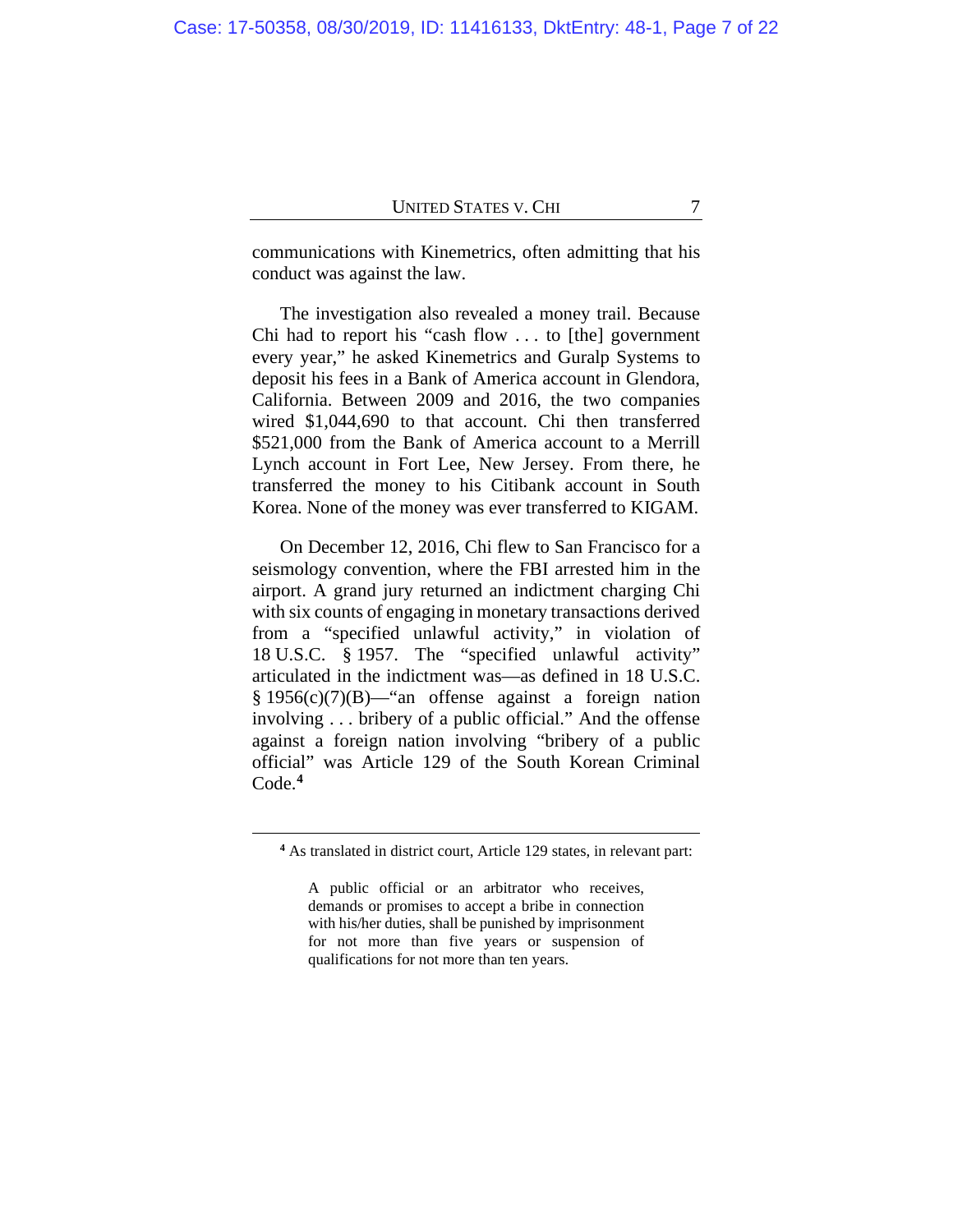Chi moved to dismiss the indictment on the ground that it did not adequately allege the offense. He claimed that in addition to alleging a violation of Article 129, the indictment was required to allege a violation of 18 U.S.C. § 201, the federal bribery statute.**[5](#page-7-0)** The district court denied Chi's motion. During trial, Chi made a similar argument, suggesting that the jury should be instructed on domestic bribery law in addition to the elements of Article 129. The court rejected that argument too. It agreed that "it must ensure that the definition of 'bribery' under Article 129 of the South Korea Criminal Code falls within the category of conduct of a bribery of a public official, as contemplated by Section 1956(c)." But it found that the definition in Article 129 did fall within that category, thereby rejecting Chi's claim.**[6](#page-7-1)** Importantly, the court read the translated Article 129 to the jury.

**<sup>5</sup>** Specifically, Chi asked the district court to issue an instruction requiring the jury to find that he "intend[ed] to be influenced in the performance of an official act."

<span id="page-7-0"></span>**<sup>6</sup>** The district court ultimately defined the elements of Article 129 as requiring the government to prove that:

<sup>(1)</sup> The defendant is a public official for the purposes of Article 129; and

<sup>(2)</sup> The defendant received, demanded, or promised to accept a payment in exchange for exercising his official duties, or in other words, as a quid pro quo for exercising his official duties.

<span id="page-7-1"></span>The district court instructed the jury that as a matter of law, "a director or researcher at [KIGAM] is a public official for the purposes of Article 129."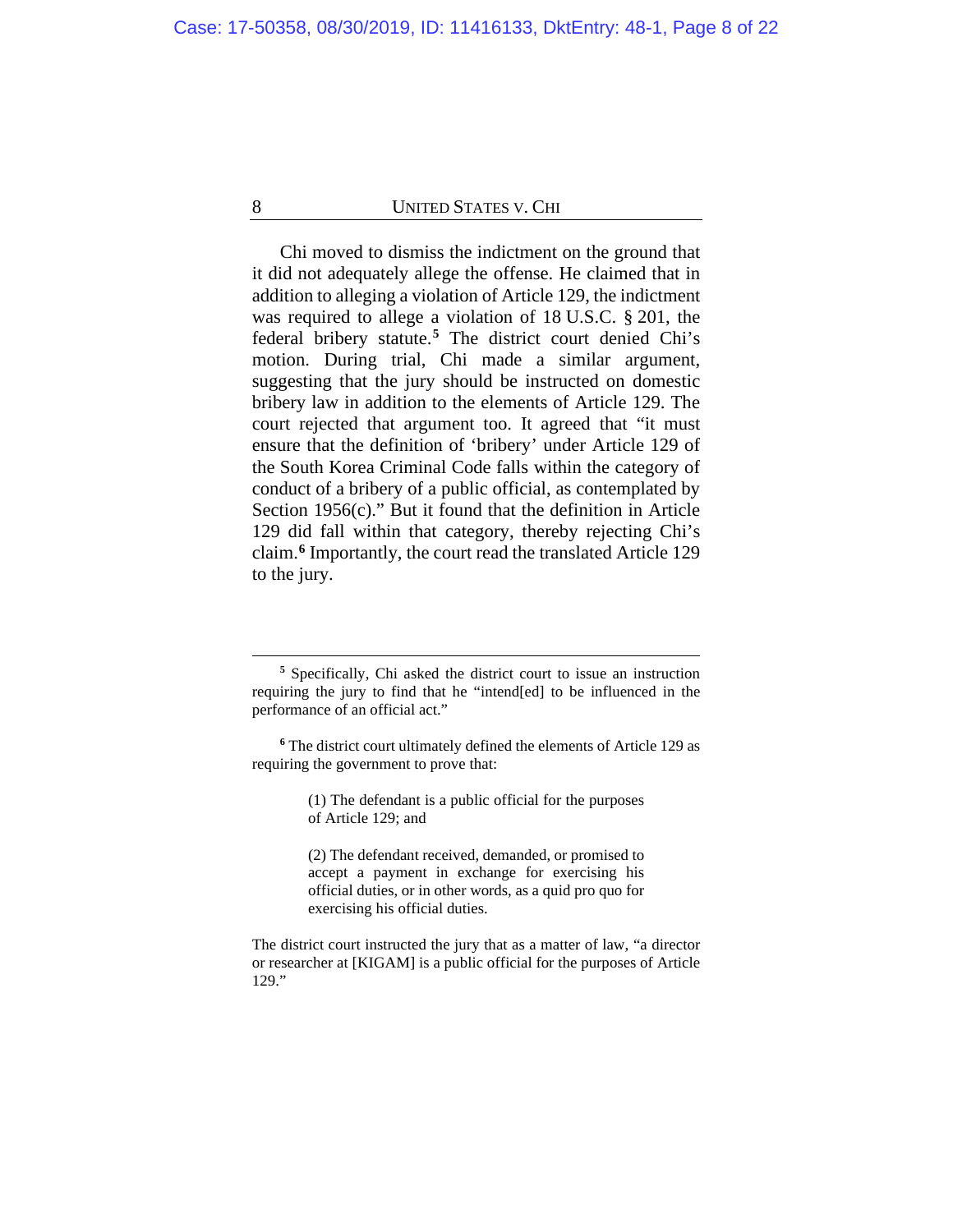The jury ultimately convicted Chi on Count 6, which arose from a \$56,000 check sent from the Bank of America account in California to the Merrill Lynch account in New Jersey. It was unable to reach a verdict on the five remaining counts. Chi now appeals, arguing that the crime described in Article 129 of the South Korean Criminal Code must also fall within the ambit of the crimes described in 18 U.S.C. § 201, and that the indictment and jury instructions were in error as a result. Chi also argues that the court incorrectly interpreted South Korean law, and that insufficient evidence supported his conviction on Count 6.

#### **STANDARD OF REVIEW**

The sufficiency of an indictment is subject to de novo review*. United States v. Berger*, 473 F.3d 1080, 1097 (9th Cir. 2007). In addition, we review "the wording of jury instructions for an abuse of discretion, but review de novo whether jury instructions omit or misstate elements of a statutory crime or adequately cover a defendant's proffered defense." *United States v. Kaplan*, 836 F.3d 1199, 1214 (9th Cir. 2016) (citation omitted).

In reviewing a conviction for sufficiency of the evidence, our court conducts a two-step inquiry. First, we "consider the evidence presented at trial in the light most favorable to the prosecution, and second, [we] determine whether the evidence so viewed is adequate to allow any rational trier of fact to find the essential elements of the crime beyond a reasonable doubt." *United States v. Lemus*, 847 F.3d 1016, 1020 (9th Cir. 2016).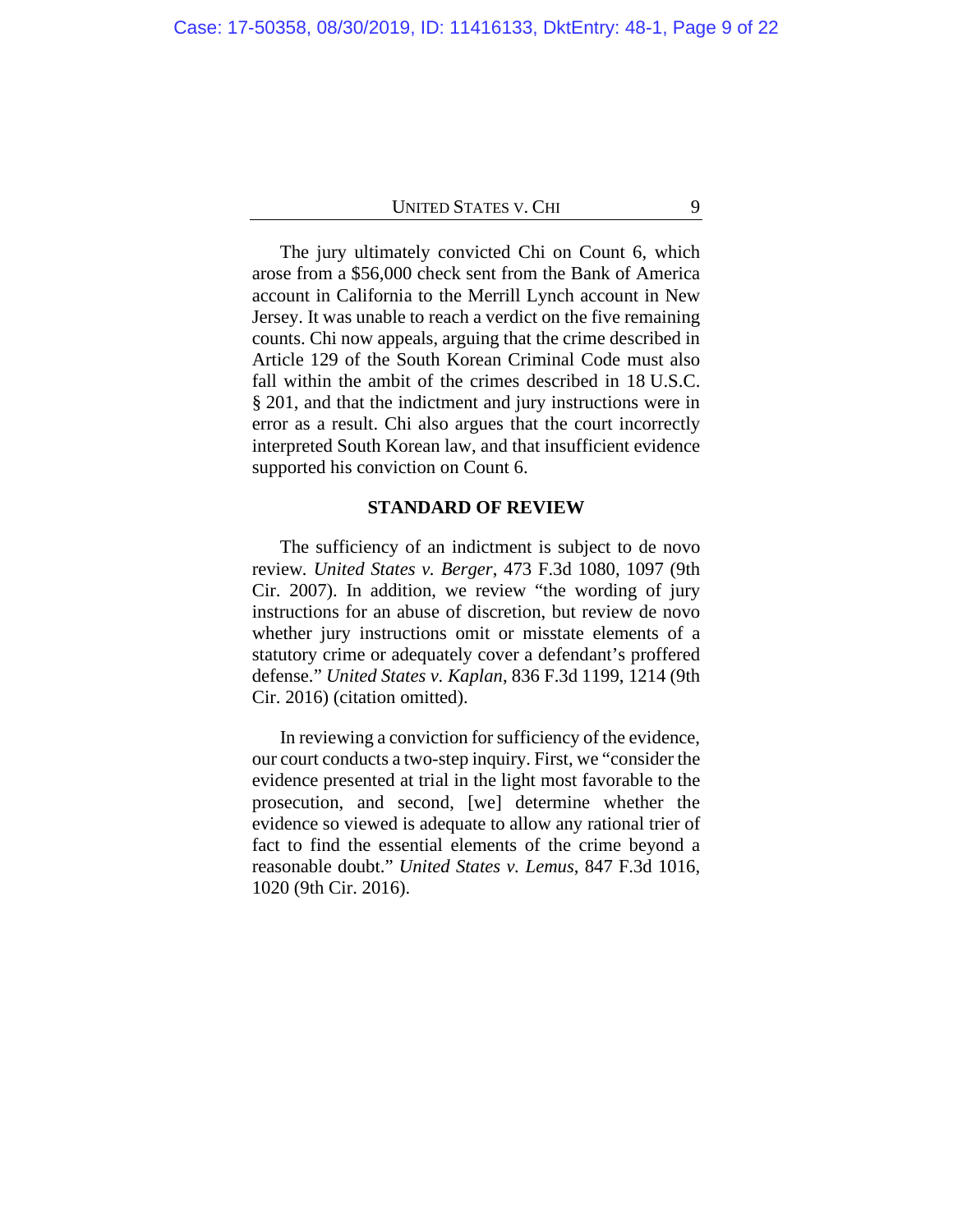#### **DISCUSSION**

## **A. Section 1956(c)(7)(B) Should Be Interpreted to Take the Ordinary, Contemporary, Common Meaning of "Bribery of a Public Official" at the Time Congress Enacted the Statute**

The legal question at the heart of this case is simple: what does an "offense against a foreign nation involving . . . bribery of a public official," as found in 18 U.S.C. § 1956(c)(7)(B), mean?

To understand where  $\S 1956(c)(7)(B)$  fits within the statutory scheme, we begin with its neighboring statute, § 1957. That statute reads:

> (a) Whoever ... knowingly engages or attempts to engage in a monetary transaction in criminally derived property of a value greater than \$10,000 and is derived from specified unlawful activity, shall be punished as provided in subsection (b).

18 U.S.C. § 1957. In order to define the term "specified unlawful activity," § 1957 declares that the term "shall have the meaning given  $\ldots$  in section 1956 of this title." 18 U.S.C. § 1957(f). That brings us to § 1956(c), which states:

> (7) the term "specified unlawful activity" means—

(B) with respect to a financial transaction occurring in whole or in part in the United States, an offense against a foreign nation involving—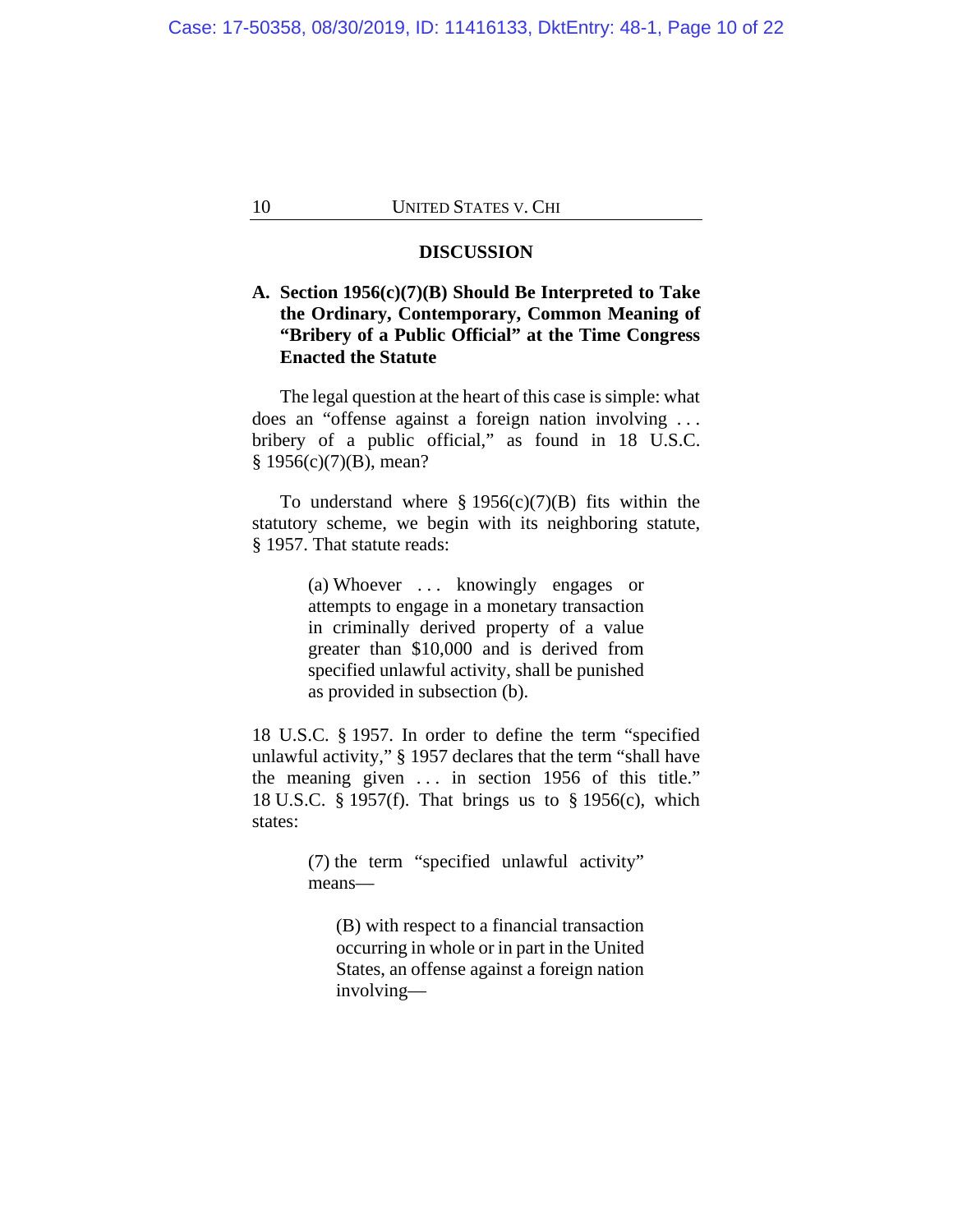(i) the manufacture, importation, sale, or distribution of a controlled substance (as such term is defined for the purposes of the Controlled Substances Act);

(ii) murder, kidnapping, robbery, extortion, destruction of property by means of explosive or fire, or a crime of violence (as defined in section 16);

(iii) fraud, or any scheme or attempt to defraud, by or against a foreign bank (as defined in paragraph 7 of section 1(b) of the International Banking Act of 1978);

(iv) *bribery of a public official*, or the misappropriation, theft, or embezzlement of public funds by or for the benefit of a public official;

(v) smuggling or export control violations involving—

(I) an item controlled on the United States Munitions List established under section 38 of the Arms Export Control Act (22 U.S.C. 2778); or

(II) an item controlled under regulations under the Export Administration Regulations (15 C.F.R. Parts 730–774);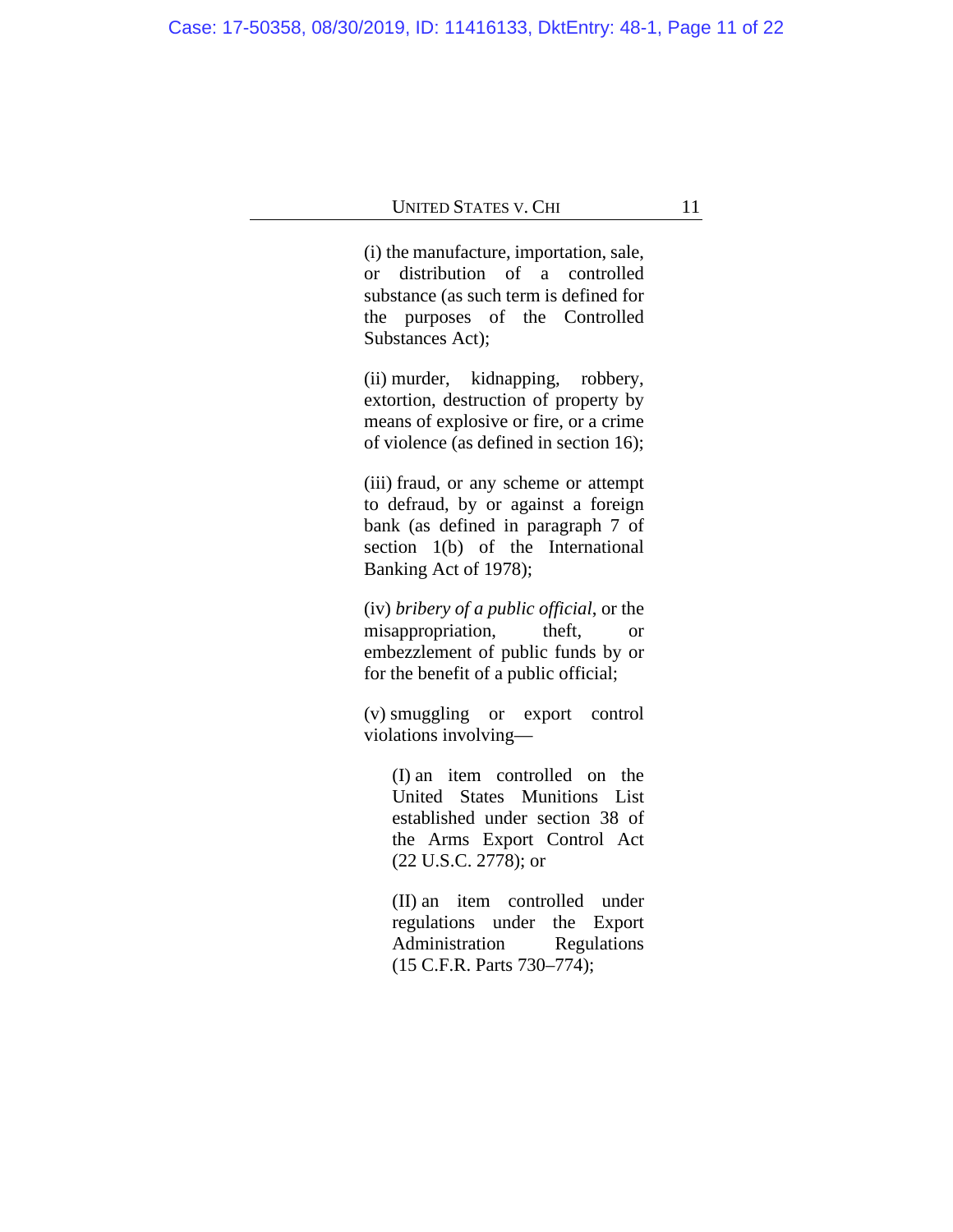(vi) an offense with respect to which the United States would be obligated by a multilateral treaty, either to extradite the alleged offender or to submit the case for prosecution, if the offender were found within the territory of the United States; or

(vii) trafficking in persons, selling or buying of children, sexual exploitation of children, or transporting, recruiting or harboring a person, including a child, for commercial sex acts;

18 U.S.C. § 1956 (emphasis added). In other words, for an act to qualify as "specified unlawful activity," it must be "an offense against a foreign nation." But not *every* violation of foreign law is a "specified unlawful activity." To qualify, the "offense against a foreign nation" must fall within the bounds of one of the listed categories—say, "bribery of a public official." The question here is how to define the categorical boundaries of such "bribery of a public official."

Though we have never resolved this question, our circuit has adjudicated matters under § 1956(c)(7)(B) before. In *United States v. Lazarenko*, Pavel Lazarenko, the former Prime Minister of Ukraine, was charged with engaging in a monetary transaction derived from a violation of an "offense against a foreign nation involving . . . extortion" under § 1956(c)(7)(B). 564 F.3d 1026, 1029–31 (9th Cir. 2009). "[T]he jury was instructed that it had to find a violation of Ukra[i]nian law and was provided with the elements of the relevant Ukra[i]nian statutes." *Id.* at 1034. The Ukrainian extortion statutes did not require the jury to find that Lazarenko had used violent means to accomplish the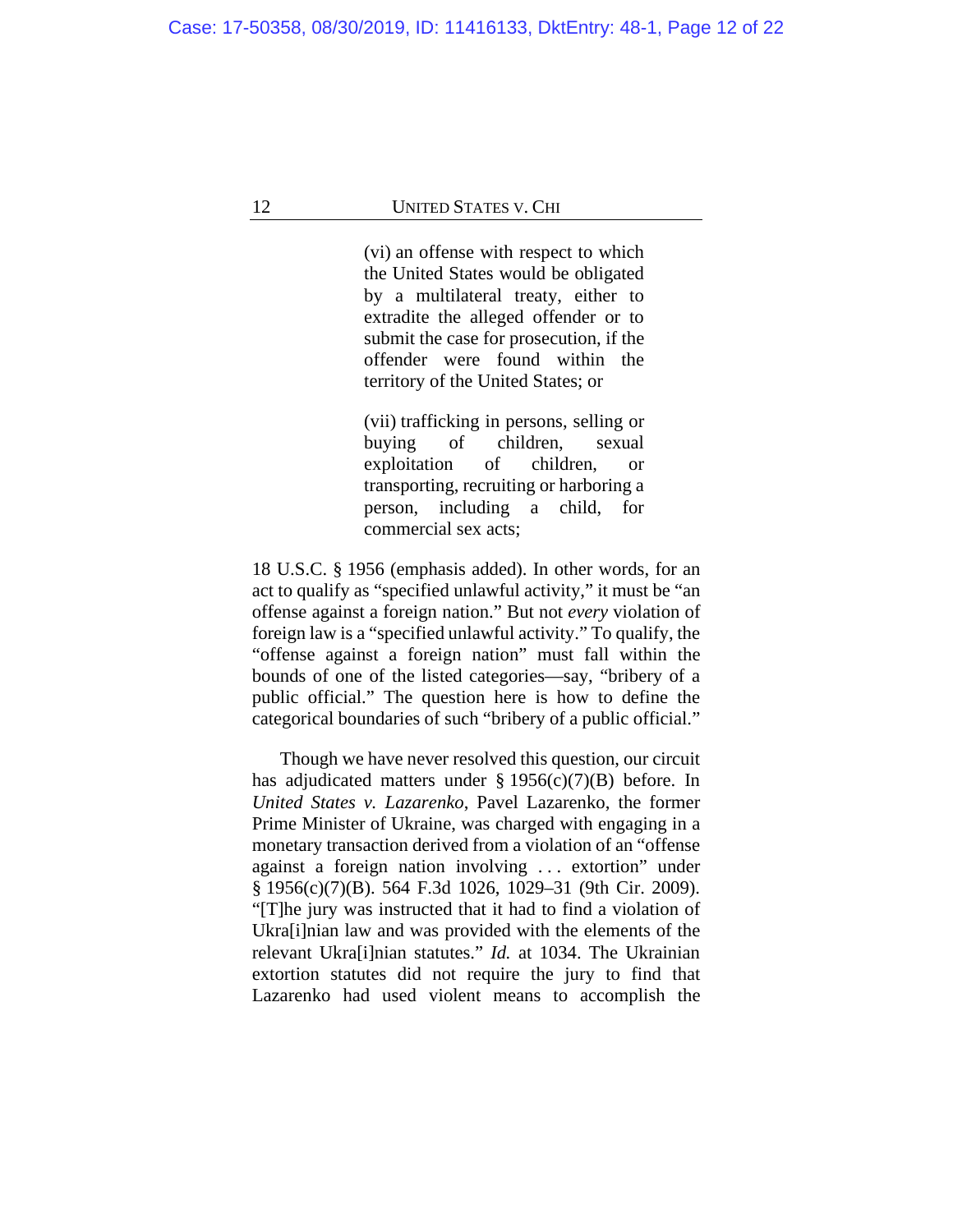extortion. On appeal, Lazarenko argued that "extortion" in § 1956(c)(7)(B) was limited to "extortion through violence" and therefore made the Ukrainian law he had allegedly violated inapplicable. *Id.* at 1038.

We disagreed. We acknowledged that some federal statutes used the term "extortion" to refer to "extortion by violence," but explained that those statutes also used the term to mean "extortion under color of official right." *Id.* at 1039. We also highlighted the common law definition of extortion—which "resembled what we know as bribery" and noted that this "broad interpretation" was supported by extortion's "ordinary meaning." *Id.* at 1039–40. In other words, regardless whether one interpreted  $\S 1956(c)(7)(B)$ by consulting federal statutes, common law, or the term's ordinary meaning, the Ukrainian law describing the required elements of extortion fell comfortably within the category of "extortion" even though the Ukrainian law did not require violence as an element. *Id.*

We next considered § 1956(c)(7)(B) in *United States v. Chao Fan Xu*, though like *Lazarenko*, that opinion shed little light on the statute's interpretation. 706 F.3d 965 (9th Cir. 2013), *abrogated on other grounds by RJR Nabisco, Inc. v. European Cmty.*, 136 S. Ct. 2090 (2016). In *Chao Fan Xu*, four Chinese nationals engaged in a complex series of financial crimes, diverting bank funds from the Bank of China and entering into fraudulent marriages in the United States to conceal their scheme. *Id.* at 972–73. After fleeing to the United States, they were arrested and charged with several crimes, including engaging in monetary transactions derived from violations of an "an offense against a foreign nation involving . . . fraud" under § 1956(c)(7)(B). *Id.* at 986. This time, the foreign offenses were two articles of the Criminal Law of the People's Republic of China.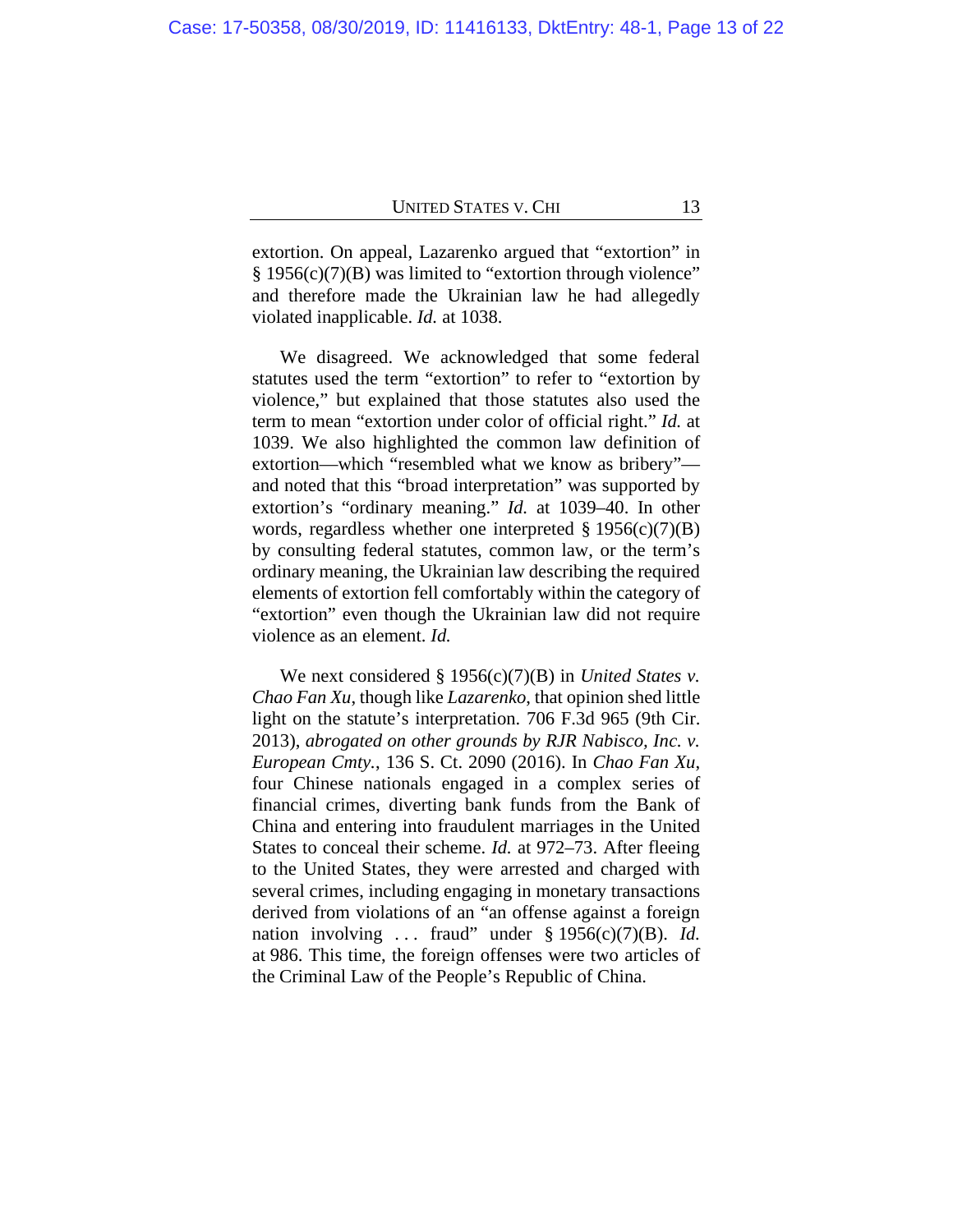Among other arguments, the defendants in *Chao Fan Xu*  contended that the rule of lenity should apply to "an offense against a foreign nation involving . . . fraud." *Id.* at 986–87. We rejected that claim. Noting that "we resort to the rule of lenity only if the statute is 'truly ambiguous,'" *United States v. Gonzalez-Mendez*, 150 F.3d 1058, 1061 (9th Cir. 1998), we said that "American law provides a straightforward definition of common fraud." 706 F.3d at 987–88. But our conclusory reference to "American law" did not specify a methodological approach, nor did it reference a particular statute. Thus, we left the question of how to interpret § 1956(c)(7)(B) unanswered.

Our circuit precedent may not provide much guidance, but the Supreme Court's jurisprudence in other contexts is instructive. Like  $\S 1956(c)(7)(B)$ , the Travel Act, the Armed Career Criminal Act (ACCA), and the Racketeer Influenced and Corrupt Organizations Act (RICO) contain categories of crimes within which other laws fall—in those cases, state criminal statutes. In analyzing those statutes, the Supreme Court has consistently adopted the "fundamental canon of statutory construction . . . that, unless otherwise defined, words will be interpreted as taking their ordinary, contemporary, common meaning." *Perrin*, 444 U.S. at 42. We adopt that same approach here.

*Perrin* involved a prosecution for bribery under the Travel Act, 18 U.S.C. § 1952 (1961), which criminalizes those who travel or use "interstate or foreign commerce" with the intent to further "unlawful activity." *Id.* at 38. The Travel Act defines "unlawful activity" as "extortion, bribery, or arson in violation of the laws of the State in which committed or of the United States." 18 U.S.C. § 1952 (1961). The defendants, who were indicted for committing a commercial bribery scheme in violation of Louisiana law,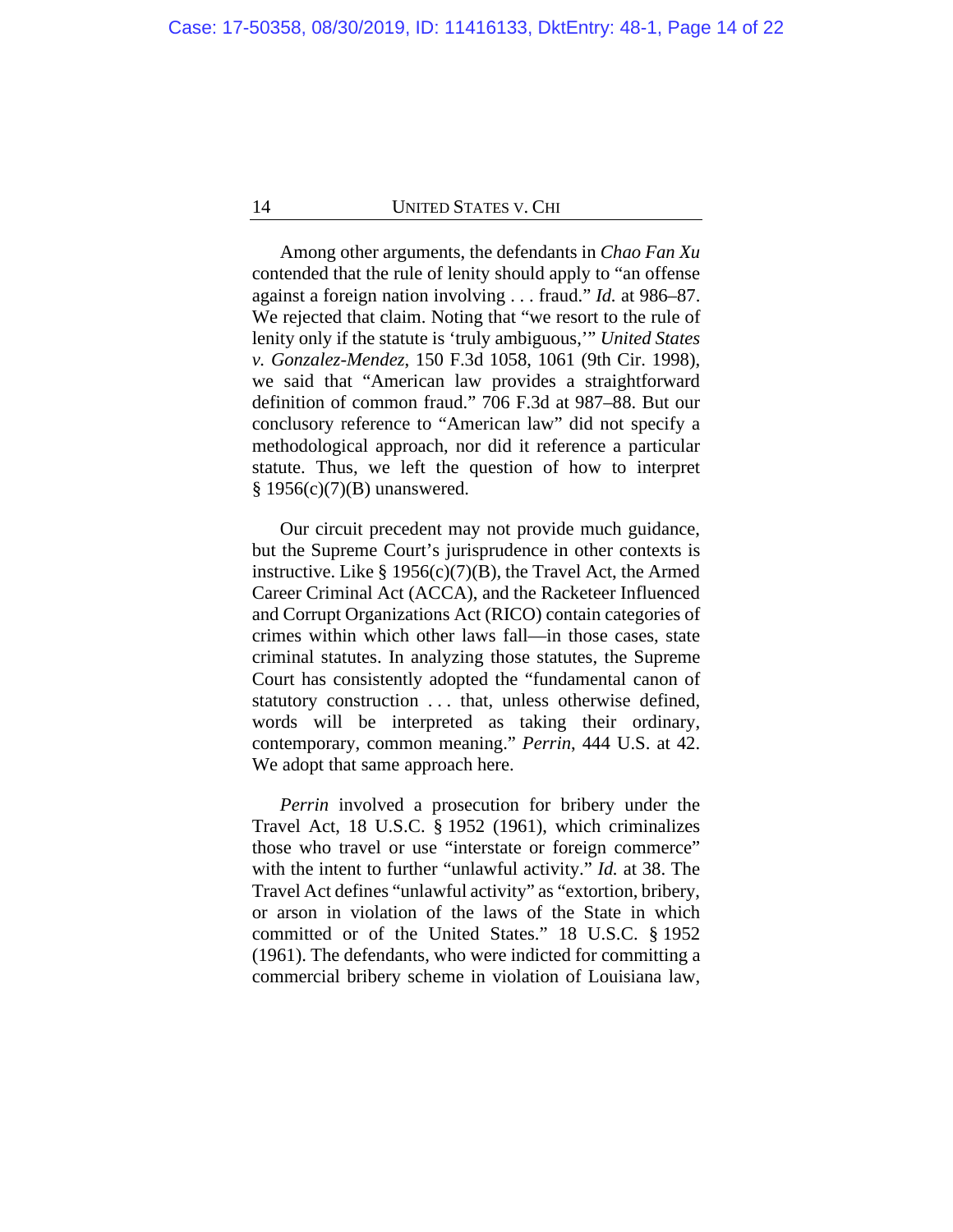argued that their indictment failed to state an offense because "bribery" carried its common law meaning, and "commercial bribery was not an offense at common law." *Perrin*, 444 U.S. at 41. But the Court found it unlikely that Congress was unaware that "the common understanding and meaning of 'bribery' had extended beyond its early common-law definitions" when the Travel Act was enacted in 1961. *Id.* at 45. The Court therefore applied the maxim that "words generally should be interpreted as taking their ordinary, contemporary, common meaning," holding that a "generic definition of bribery, rather than a narrow commonlaw definition, was intended by Congress," thereby affirming the defendants' conviction. *Id.* at 49.

Three decades later, the Court adopted the same approach in *Taylor v. United States*, 495 U.S. 575 (1990). There, the Court considered the meaning of the word "burglary" in the ACCA, which applies a sentencing enhancement to individuals convicted of several categories of crimes. *Id.* at 577–78. Citing *Perrin*, the Court concluded that what "Congress meant by 'burglary'" was the "generic sense in which the term is now used." *Id.* at 598. Thus, using the Model Penal Code and a contemporary criminal law hornbook, the Court announced that "a person has been convicted of burglary for purposes of [the ACCA] if he is convicted of any crime, regardless of its exact definition or label, having the basic elements of unlawful or unprivileged entry into, or remaining in, a building or structure, with intent to commit a crime." *Id.* at 599. The Court then remanded the case for further proceedings, instructing the lower court to analyze whether the burglary statutes in question included the elements of "generic burglary." *Id.* at 602.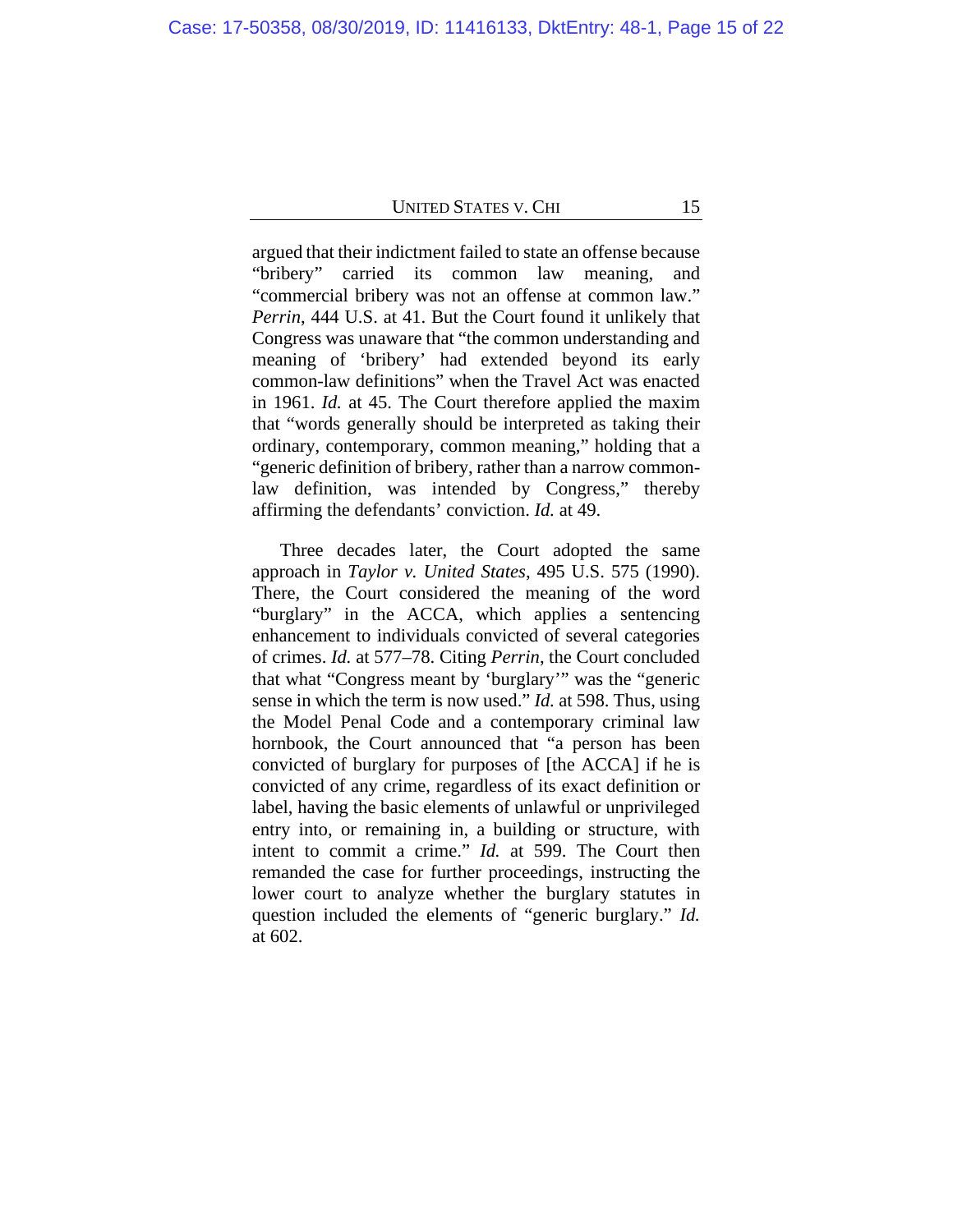The Court also adopted this approach to statutory interpretation in *Scheidler v. National Organization for Women, Inc.*, a RICO case. 537 U.S. 393, 410 (2003). *Scheidler* considered the definition of an "act or threat involving . . . extortion, . . . which is chargeable under State law." *Id.* at 409 (quoting 18 U.S.C. § 1961(1)). The defendants, found guilty of committing extortion under a state extortion statute that did not require them to obtain property as part of the crime, argued for a generic definition of "extortion." The Court agreed. Referencing *Taylor*, it held that "extortion" under RICO was limited to state statutes that criminalized conduct that would be "generically classified as extortionate." *Id.* at 409. And because the Model Penal Code and a majority of state statutes required a party to obtain property in order to commit extortion, the Court reversed the judgment of conviction. *Id.* at 410.

Rather than consult the "ordinary, contemporary, common meaning" in interpreting  $\S 1956(c)(7)(B)$ , Chi urges us to hold that "bribery of a public official" is a reference to 18 U.S.C. § 201. That reading is belied by the rest of the statute. Several of the categories in § 1956(c)(7)(B) include references to specific federal laws, such as §§ 1956(c)(7)(B)(i) (Controlled Substances Act),  $1956(c)(7)(B)(iii)$  (International Banking Act of 1978), 1956(c)(7)(B)(v)(I) (22 U.S.C. § 2778), and 1956(c)(7)(B)(v)(II) (15 C.F.R. Parts 730–74).  $§$  1956(c)(7)(B)(iv), which includes "bribery of a public official," contains no such reference. "Where Congress includes particular language in one section of a statute but omits it in another section of the same Act, it is generally presumed that Congress acts intentionally and purposely in the disparate inclusion or exclusion." *Russello v. United States*, 464 U.S. 16, 23 (1983) (citation omitted). In the words of the district court, "had Congress intended to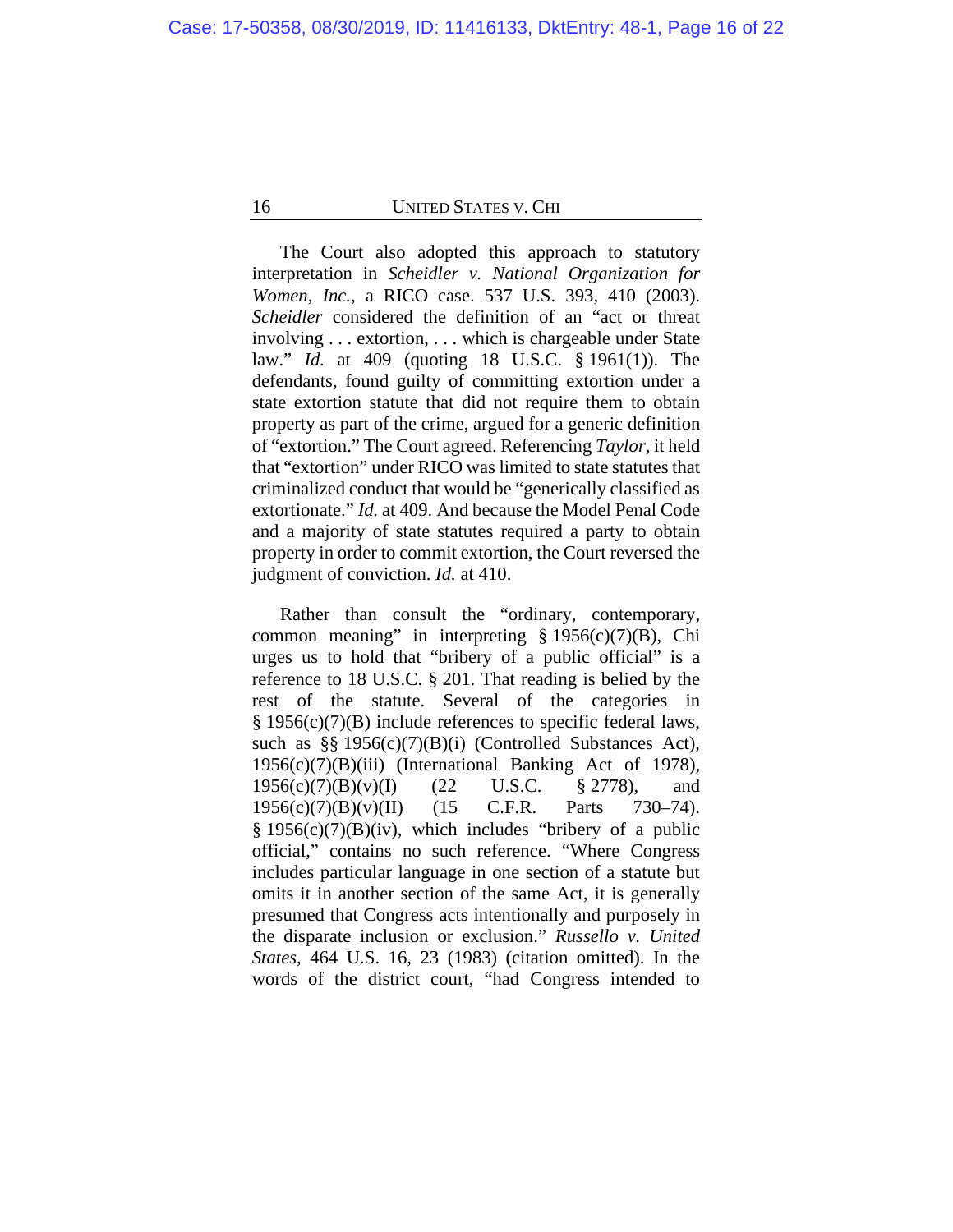criminalize the laundering of bribery proceeds only where the foreign bribery statutes tracked the requirements of § 201, it would have said so."

Furthermore, even if "bribery of a public official" were interpreted as a reference to a specific federal statute, it is not clear to which statute it would refer. To be sure, 18 U.S.C. § 201 is frequently referred to as "the federal bribery statute." *McDonnell v. United States*, 136 S. Ct. 2355, 2365 (2016). But it is "merely one strand of an intricate web of regulations, both administrative and criminal, governing the acceptance of gifts and other selfenriching actions by public officials." *United States v. Sun-Diamond Growers of California*, 526 U.S. 398, 409 (1999). Various federal statutes apply to federal employees who participate in proceedings relating to a matter in which they have a financial interest, 18 U.S.C. § 208; employees who receive "any contribution to or supplementation of salary . . . from any source other than the [g]overnment," 18 U.S.C. § 209; or employees who "solicit or accept anything of value from a person ... whose interests may be substantially affected by the performance or nonperformance of the individual's official duties," 5 U.S.C. § 7353. Faced with this web of regulation,  $\S 1956(c)(7)(B)$  gives no indication which—if any—federal law should define the meaning of "bribery of a public official." Hence, absent a statutory basis to refer to and adopt the elements of § 201, we interpret "bribery of a public official" per *Perrin*'s instruction.

## **B. The "Ordinary, Contemporary, Common Meaning" of "Bribery of a Public Official" in 2001 Included Article 129 of the South Korean Criminal Code.**

 $§ 1956(c)(7)(B)(iv)$ —"bribery of a public official, or the misappropriation, theft, or embezzlement of public funds by or for the benefit of a public official"—was added to the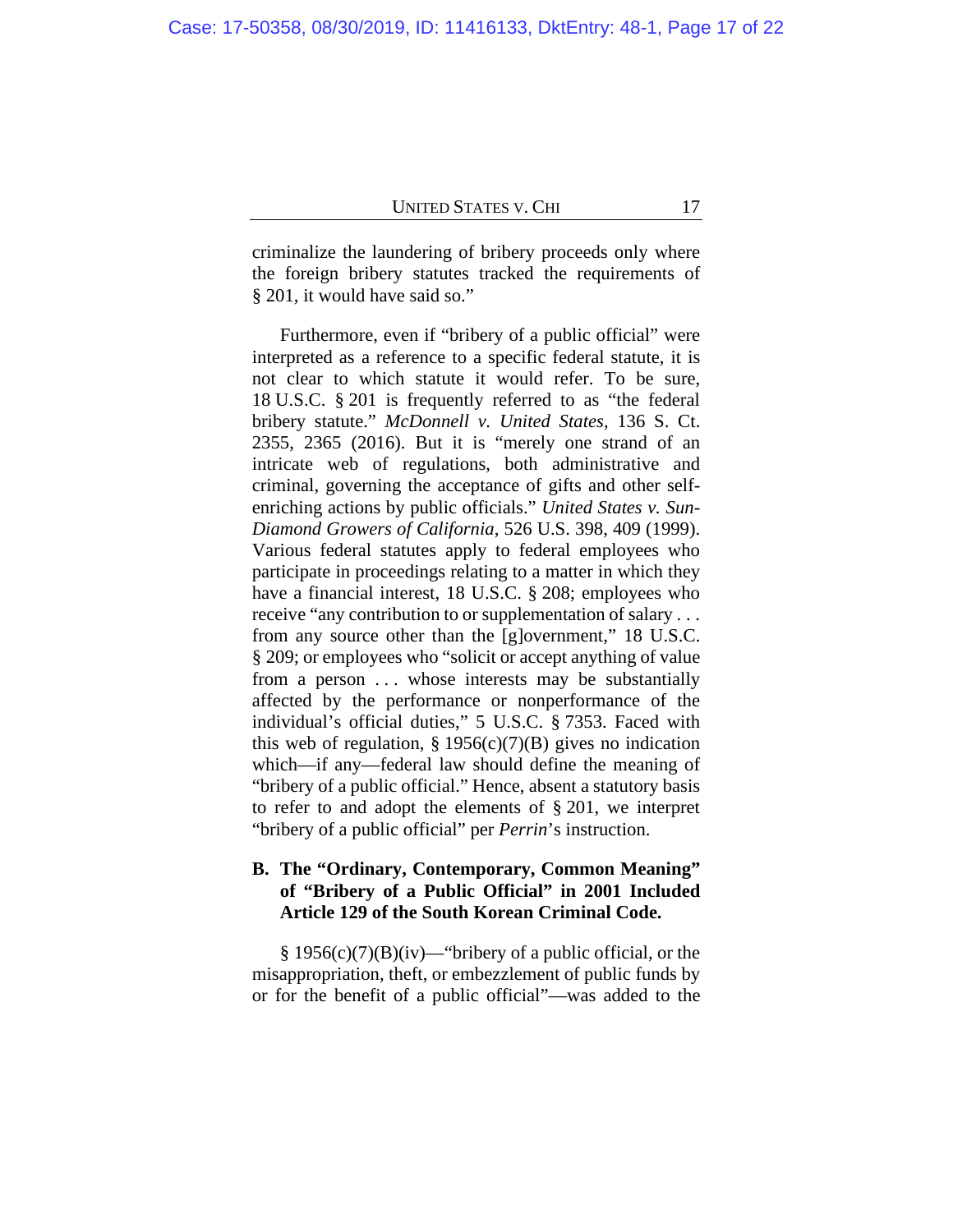statute as part of the Patriot Act in 2001. Thus, to interpret the meaning of "bribery of a public official," we look to the ordinary meaning of the term at that time.

In 2001, the latest edition of Black's Law Dictionary defined "bribery" as "[t]he corrupt payment, receipt, or solicitation of a private favor for official action." *Bribery*, Black's Law Dictionary (7th ed. 1999). The Model Penal Code (MPC), meanwhile, defines bribery as:

> [O]ffer[ing], confer[ring] or agree[ing] to confer upon another, or solicit[ing], accept[ing] or agree[ing] to accept from another:

(1) any pecuniary benefit as consideration for the recipient's decision, opinion, recommendation, vote or other exercise of discretion as a public servant, party official or voter; or . . .

(3) any benefit as consideration for a violation of a known legal duty as [a] public servant or party official.

Model Penal Code § 240.1, Bribery in Official and Political Matters (Am. Law Inst., 1962). The MPC defines "public servant" as "any officer or employee of government, including legislators and judges, and any person participating as juror, advisor, consultant or otherwise, in performing a governmental function; but the term does not include witnesses." *Id.*

These sources demonstrate that based on the common understanding of the term at the time the statute was enacted, "bribery" contained several elements. First, it required two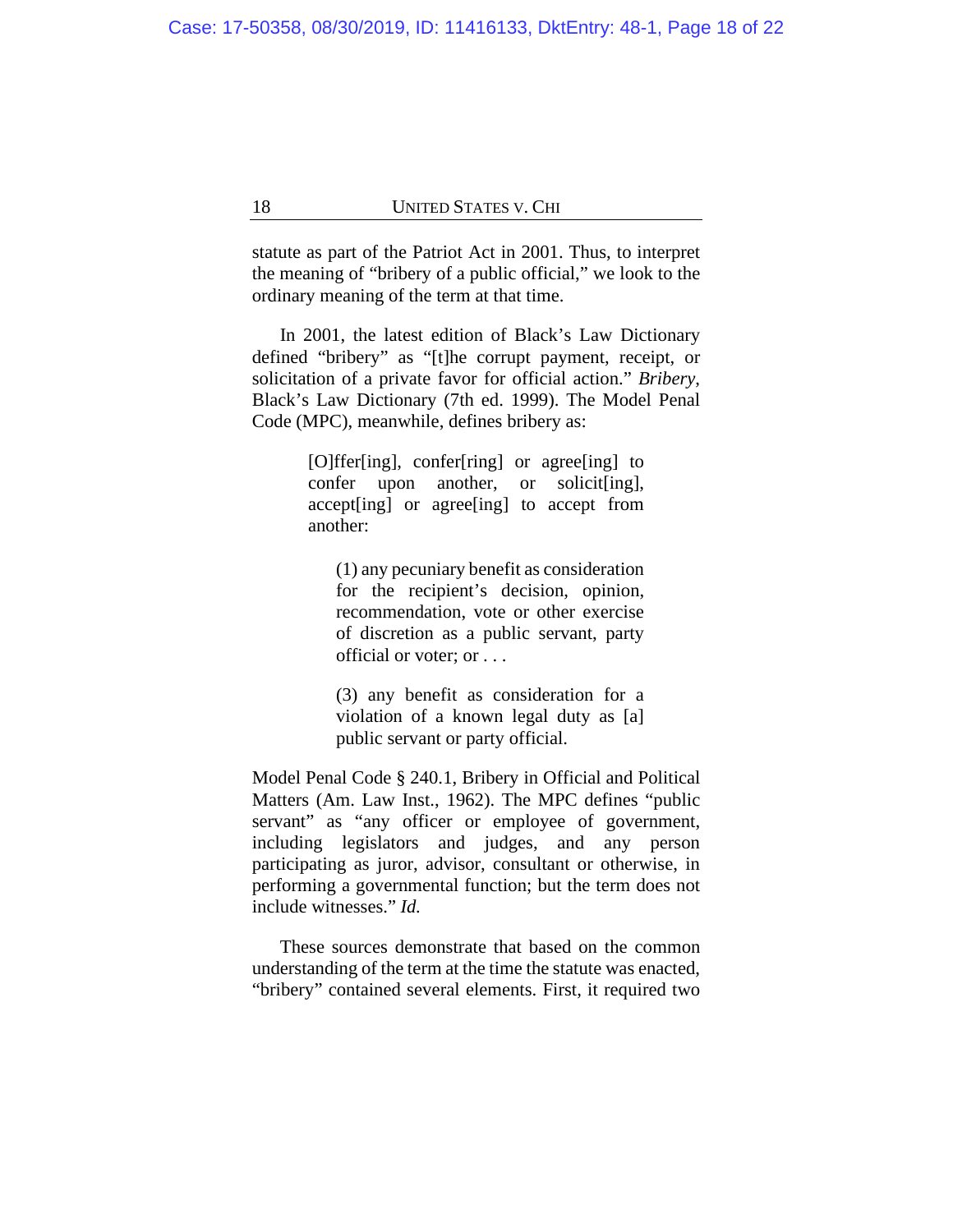parties—one who "paid," "offered," or "conferred" the bribe, and one who "received," "solicited," or "agreed to accept" it. Second, it required something to be given by the bribe-giver—either a "private favor," a "pecuniary benefit," or "any benefit." And third, it required something to be given by the bribe-taker—either "official action," "the recipient's decision, opinion, recommendation, vote or other exercise of discretion as a public servant," or "a violation of a known legal duty as public servant."

The foreign law at issue, Article 129 of the South Korean Criminal Code, contains all three requirements. As translated in district court and read to the jury, it states, in relevant part:

> A public official or an arbitrator who receives, demands or promises to accept a bribe in connection with his/her duties shall be punished by imprisonment for not more than five years or suspension of qualifications for not more than ten years.

The first requirement is satisfied by "public official," which—in addition to matching the MPC and dictionary definition—undoubtedly aligns with the phrase "bribery by a *public official*" in § 1956. The verbs expressed in the statute ("receives, demands, or promises") mirror those found in contemporary sources as well ("receive, solicit, or agree to accept"). The second requirement is satisfied by the word "bribe," which encompasses a "private favor," "pecuniary benefit," or "any benefit."

Chi argues that Article 129 does not fit within the category of "bribery" because the third requirement is missing. But by immediately preceding the phrase "in connection with his/her duties," the word "bribe" limits the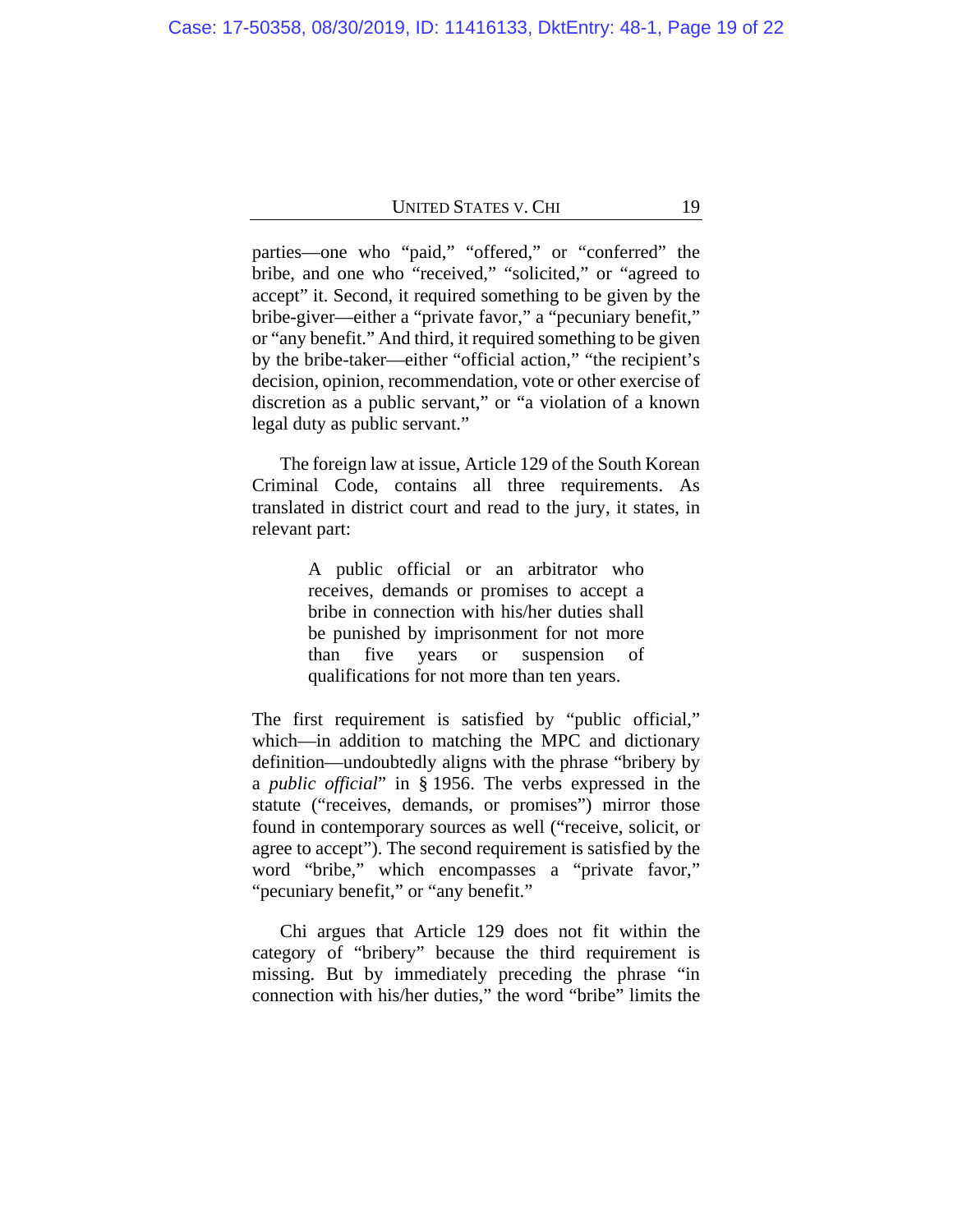scope of what follows. A bribe itself is a "price, reward, gift, or favor bestowed or promised with a view to pervert the judgment of or influence *the action of a person in a position of trust*." *Bribe*, Black's Law Dictionary (7th ed. 1999) (emphasis added). The thing given by the bribe-taker is therefore "the action of a person in a position of trust" given "in connection with his/her duties." In other words, for the jury to convict Chi, they had to find that Chi *acted* in consideration of and in exchange for the money he received—aligning with the third requirement of bribery.

Article 129 of the South Korean Criminal Code therefore falls within the category given in  $\S 1956(c)(7)(B)(iv)$ : "bribery of a public official, or the misappropriation, theft, or embezzlement of public funds by or for the benefit of a public official." The district court did not err in so finding, nor did it err in instructing the jury to that effect. Chi's argument that the indictment was in error fails for the same reason. The indictment alleged a violation of Article 129; it did not need to also allege a violation of federal bribery law.

Lastly, Chi contends that even if Article 129 is the applicable standard, the jury instructions were flawed because they failed to communicate a necessary component of bribery: the "corrupt intent to be influenced." But Chi's only authorities for finding a "corrupt intent to be influenced" to be necessary for bribery are § 201 and *Sun-Diamond Growers of California*, 526 U.S. at 404, a case that interpreted that statute. This claim, then, is merely a restatement of Chi's general argument that  $\S 1956(c)(7)(B)$ is to be defined by § 201. It fails for the same reasons.**[7](#page-19-0)**

<span id="page-19-0"></span>**<sup>7</sup>** Nor—contrary to Chi's claims—is *McDonnell* applicable here, as its holding also rested upon § 201. 136 S. Ct. at 2372. And to the extent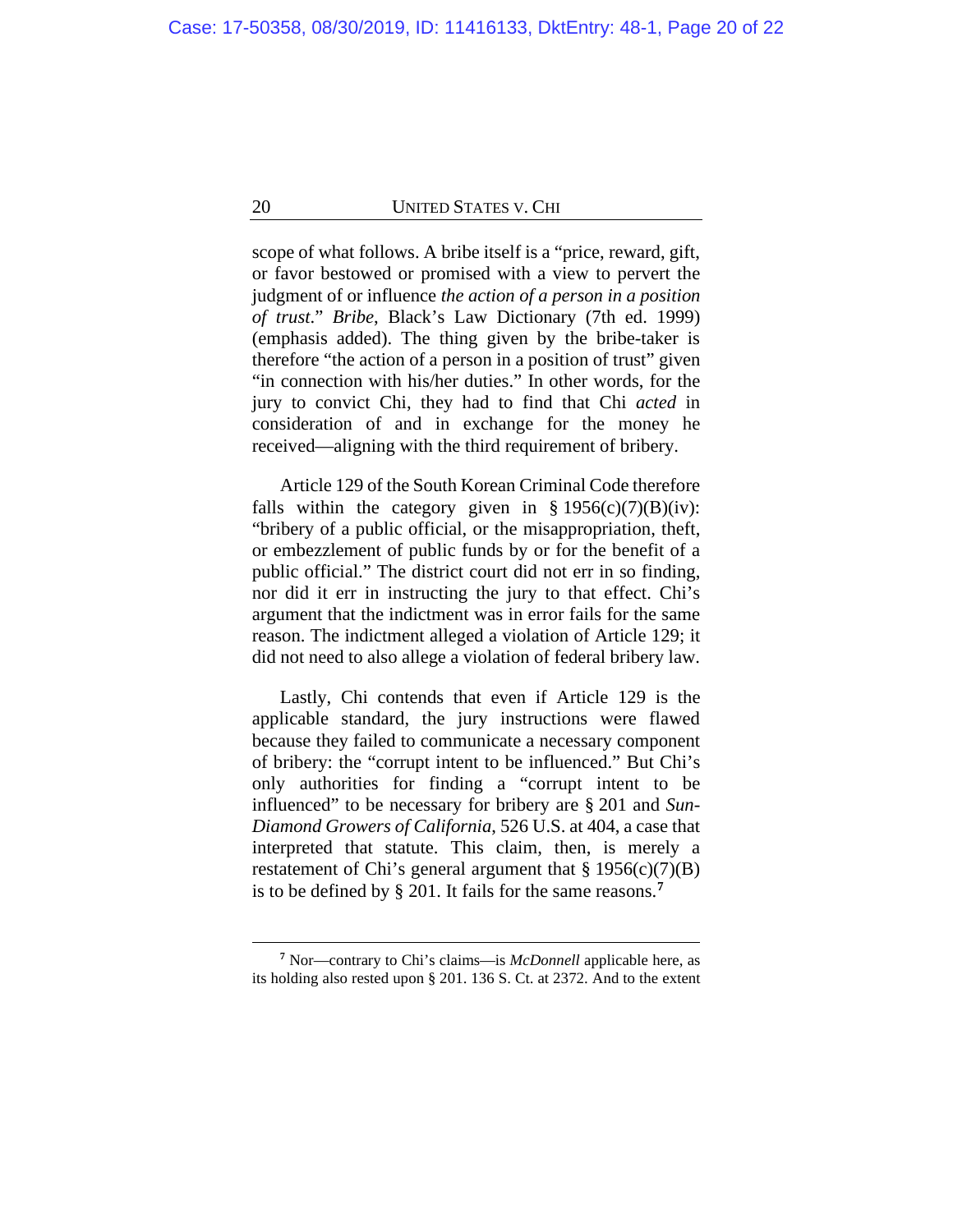## **C. Chi's Conviction Was Supported by Sufficient Evidence**

Chi's final argument is that insufficient evidence supported his conviction. He claims that there was no evidence to support the claim that the transaction in Count 6—the \$56,000 check from Chi's Bank of America Account deposited in his Merrill Lynch account on November 22, 2016—actually came from a violation of Article 129. At trial, the government proffered bank records indicating that Chi made two wire transfers in late 2015 labeled as "commission" payments from Kinemetrics. Chi claims that the government provided no evidence that those wires arose from impermissible activity.

Strictly speaking, that is true: Kinemetrics' controller, Michelle Harrington, merely verified that the transfers had taken place. But plenty of circumstantial evidence gave rise to the inference that those transfers were bribes. Chi's communication with Kinemetrics showed that he intended to keep the money for himself rather than transfer it to KIGAM. His emails also showed that he provided Kinemetrics with an illicit service in return. In one email, for instance, Chi reported on the competing bids of several companies (including Guralp Systems) to Kinemetrics, advising them on which products to present during the bidding process. And on May 24, 2015—approximately six months before the wire transfers—Chi sent Kinemetrics an email providing

that *McDonnell* alluded to constitutional considerations, those considerations are not present here either. Chi was charged with a crime for engaging in a quid pro quo exchange with foreign businesses, not the "people [he] serve[d]." *Id.* Similarly, by virtue of applying to "offenses" against a foreign nation," the indictment and jury instructions did nothing to implicate the issues of federalism present in *McDonnell*.